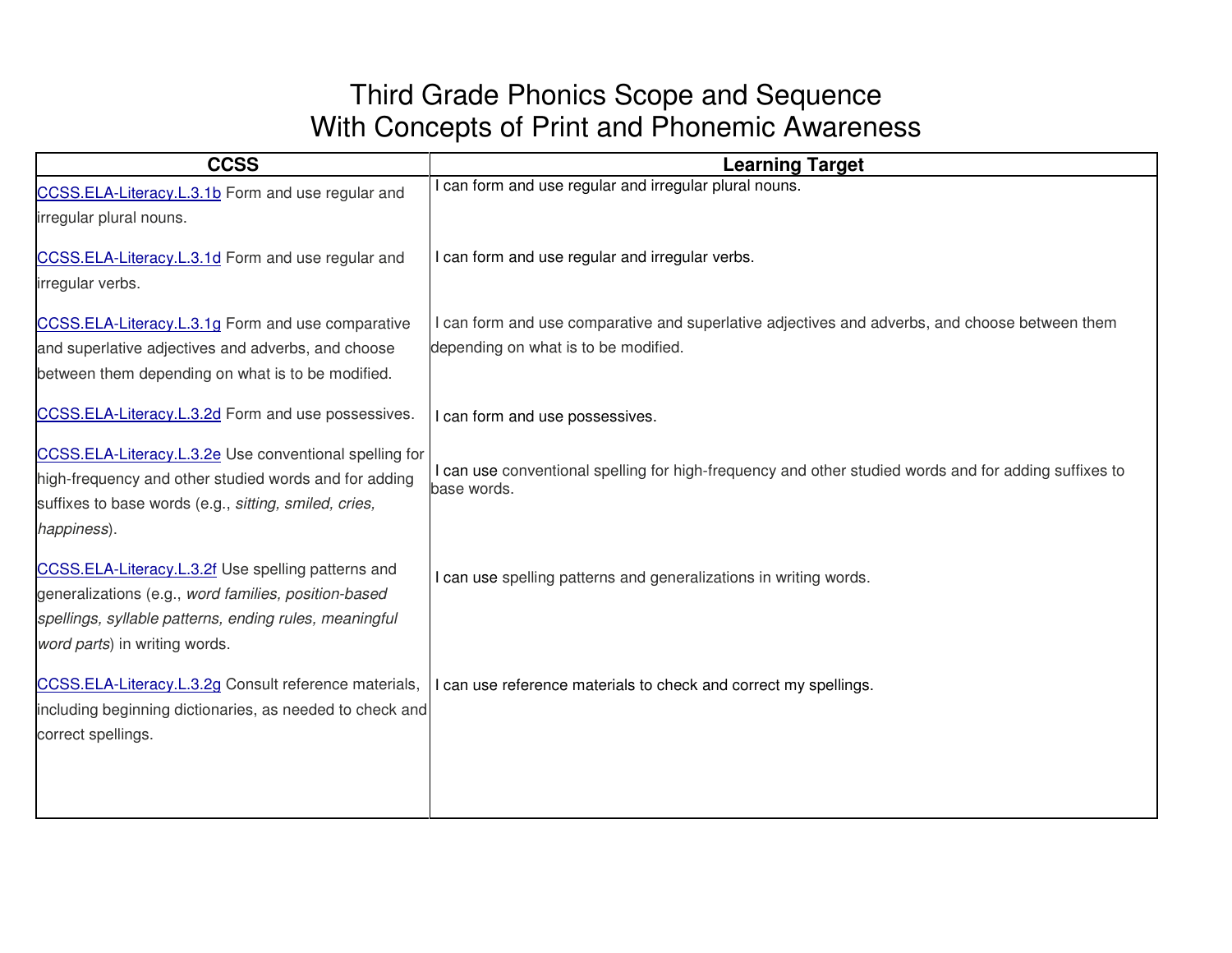| Vocabulary Study - Use Making Meaning as your guide for vocabulary words each week.           |                                                                                                                                                  |  |  |  |  |
|-----------------------------------------------------------------------------------------------|--------------------------------------------------------------------------------------------------------------------------------------------------|--|--|--|--|
| Base Words and Root Words                                                                     | Base Words - have meaning in and of themselves and can stand alone without                                                                       |  |  |  |  |
|                                                                                               | prefixes or suffixes (i.e. "read" as in reread or reading)                                                                                       |  |  |  |  |
|                                                                                               | Root Words - do not have meaning without prefixes or suffixes being attached and                                                                 |  |  |  |  |
|                                                                                               | cannot stand along (i.e. "pend" - as in expendable)                                                                                              |  |  |  |  |
| Prefixes (students need to know the meanings of and be<br>able to appropriately use prefixes) | Decode, read, and write words with prefixes<br>ore, un, dis, mis, pre, ex, non, in, im, fore, uni, bi, tri, -mid, -over, -ab, -pro, -con,<br>-ob |  |  |  |  |
| Suffixes (students need to know the meanings of and be                                        | Decode, read, and write words with suffixes                                                                                                      |  |  |  |  |
| able to appropriately use suffixes)                                                           | o y, ly, ily, -or, ess, -ist<br>ness, ful, less, ture, sure, able, ible, ment, hood, tion, sion                                                  |  |  |  |  |
| <b>Comparative Suffixes</b>                                                                   | er, -est (meaning more)                                                                                                                          |  |  |  |  |
| <b>Latin Suffixes</b>                                                                         | -or, -ous, -ent, -sion, -tion, -tude, -our (journey)                                                                                             |  |  |  |  |
| <b>Compound Words</b>                                                                         |                                                                                                                                                  |  |  |  |  |
|                                                                                               | heartbeat, afternoon, scarecrow                                                                                                                  |  |  |  |  |
| Contractions                                                                                  | we/ve, that's, they've, you've, won't, we're, they're, you're, what's                                                                            |  |  |  |  |
| Diphthongs                                                                                    | oi, oy                                                                                                                                           |  |  |  |  |
| <b>Variant Vowels</b>                                                                         | lal, au, aw, ew, oo, a, alt, alk, all, ough                                                                                                      |  |  |  |  |
|                                                                                               | Examples: almost, always, because, fault, straw, walk, cook                                                                                      |  |  |  |  |
| Homophones                                                                                    | our; hour, ate; eight                                                                                                                            |  |  |  |  |
| <b>Three Letter Consonant Blends</b>                                                          | squ, spl, thr                                                                                                                                    |  |  |  |  |
| Possessives                                                                                   |                                                                                                                                                  |  |  |  |  |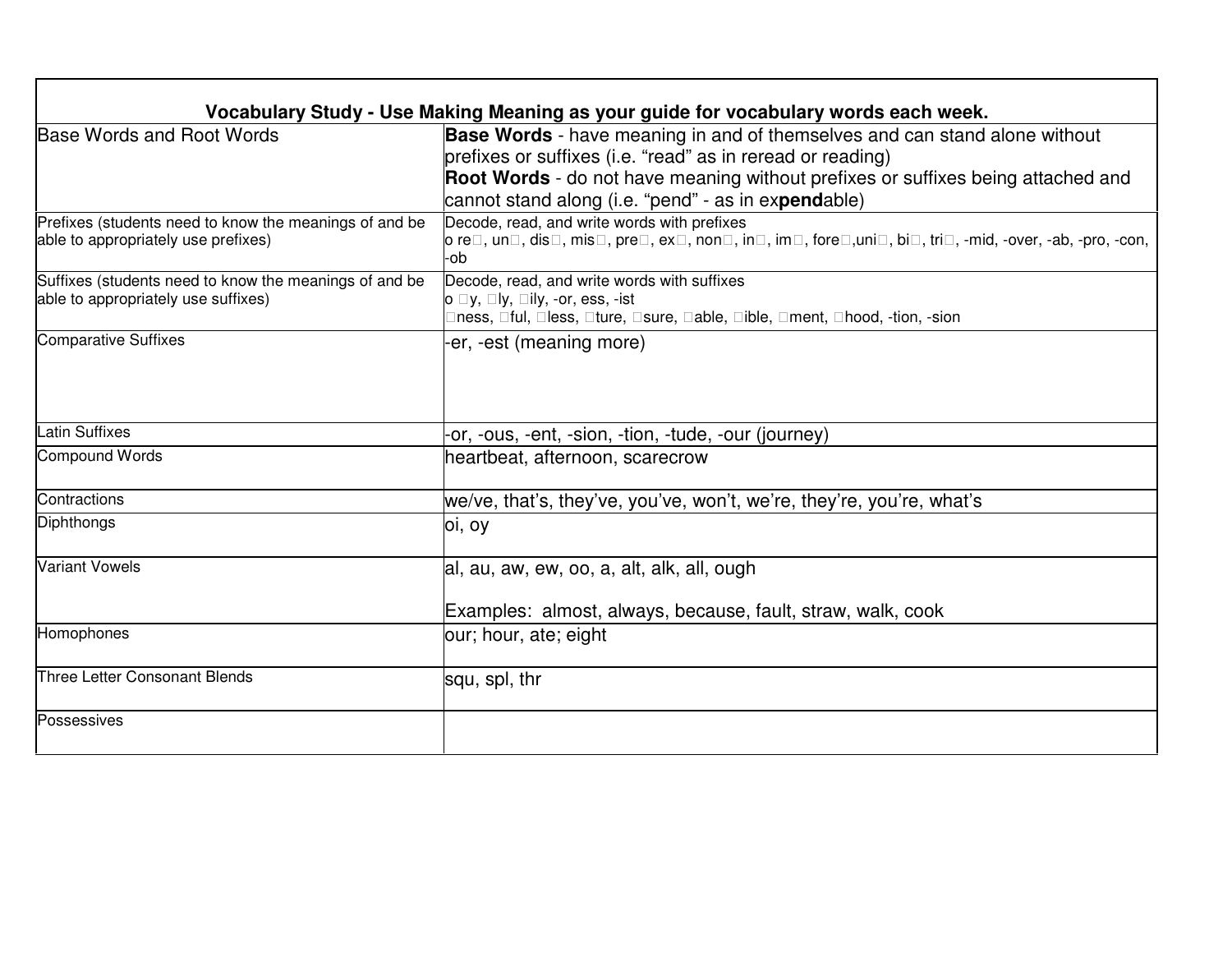| <b>Syllable Types</b>                   | •Syllables VCCCV - pil/grim, mon/ster, sur/prise, part/ner, hun/                        |  |  |  |
|-----------------------------------------|-----------------------------------------------------------------------------------------|--|--|--|
|                                         | dred, com/plete                                                                         |  |  |  |
|                                         | •Closed Syllables - has one vowel (with short vowel), and ends in                       |  |  |  |
|                                         | one consonant(s)                                                                        |  |  |  |
|                                         | •Open Syllables - has one vowel; vowel is at the end of the syllable; vowel usually has |  |  |  |
|                                         | the long vowel sound (cre/ate, i/dea, ra/di/o, pi/an/o, ster/e/o)                       |  |  |  |
|                                         | •Silent e - has a vowel consonant (e) pattern, with a long vowel                        |  |  |  |
|                                         | sound                                                                                   |  |  |  |
|                                         | •Vowel Teams - two vowels together that make one vowel sound                            |  |  |  |
|                                         | controlled - single vowel followed by the letter (r) and has neither                    |  |  |  |
|                                         | the long nor the short vowel sound, but has it's own unique                             |  |  |  |
|                                         | sound                                                                                   |  |  |  |
|                                         | •Consonant (le) 0 this pattern occurs as an unaccented final                            |  |  |  |
|                                         | syllable                                                                                |  |  |  |
| Inflectional Endings                    | -ing, -ed                                                                               |  |  |  |
|                                         | Plurals - s, -es, -y                                                                    |  |  |  |
|                                         | Unusual Plurals: -f, -fe, if (scarf - scarves)                                          |  |  |  |
|                                         | and all the rules associated with these endings                                         |  |  |  |
| <b>Syllable Patterns</b>                | double consonant                                                                        |  |  |  |
|                                         | vcv (vowel-consonant-vowel) - vccv                                                      |  |  |  |
|                                         | <b>VVCV</b>                                                                             |  |  |  |
|                                         | <b>VCCCV</b>                                                                            |  |  |  |
|                                         | vv                                                                                      |  |  |  |
| <b>Accented Syllables</b>               | -or, -ar, -er, ir, ur                                                                   |  |  |  |
|                                         | Examples: third, verb, Thursday, early, world                                           |  |  |  |
| <b>Unaccented Final Syllables</b>       | -le, -el, il, al                                                                        |  |  |  |
|                                         | -en, -on, -ain                                                                          |  |  |  |
|                                         | -et, -it, -ate                                                                          |  |  |  |
|                                         | c+le - (bugle, handle, trouble, puddle)                                                 |  |  |  |
|                                         | al - natural                                                                            |  |  |  |
|                                         |                                                                                         |  |  |  |
| Unaccented Syllables/Word Parts (schwa) | above, afraid, another, dinosaur, upon, animals, nickel, sugar, paper                   |  |  |  |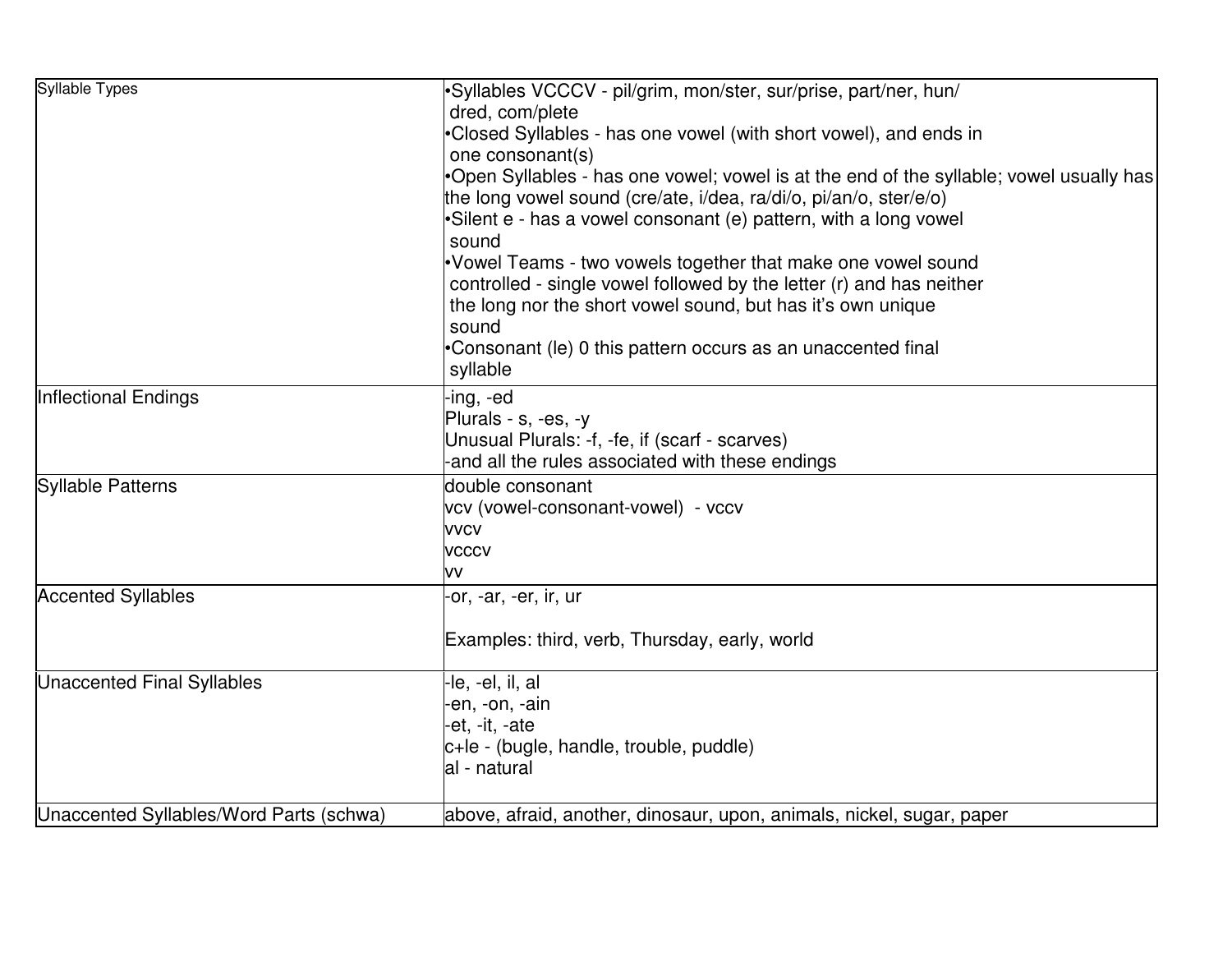| Multisyllabic Words (Using word parts, for     | , refilled, leadership, gracefully, disagreement<br>lloytully, |
|------------------------------------------------|----------------------------------------------------------------|
| $\alpha$ example; prefix + base word + suffix) |                                                                |

| <b>Spelling - Based on Rebecca Sitton</b> |                                              |  |
|-------------------------------------------|----------------------------------------------|--|
| <b>Core Words</b>                         | word frequencies 171-335   Document of Words |  |